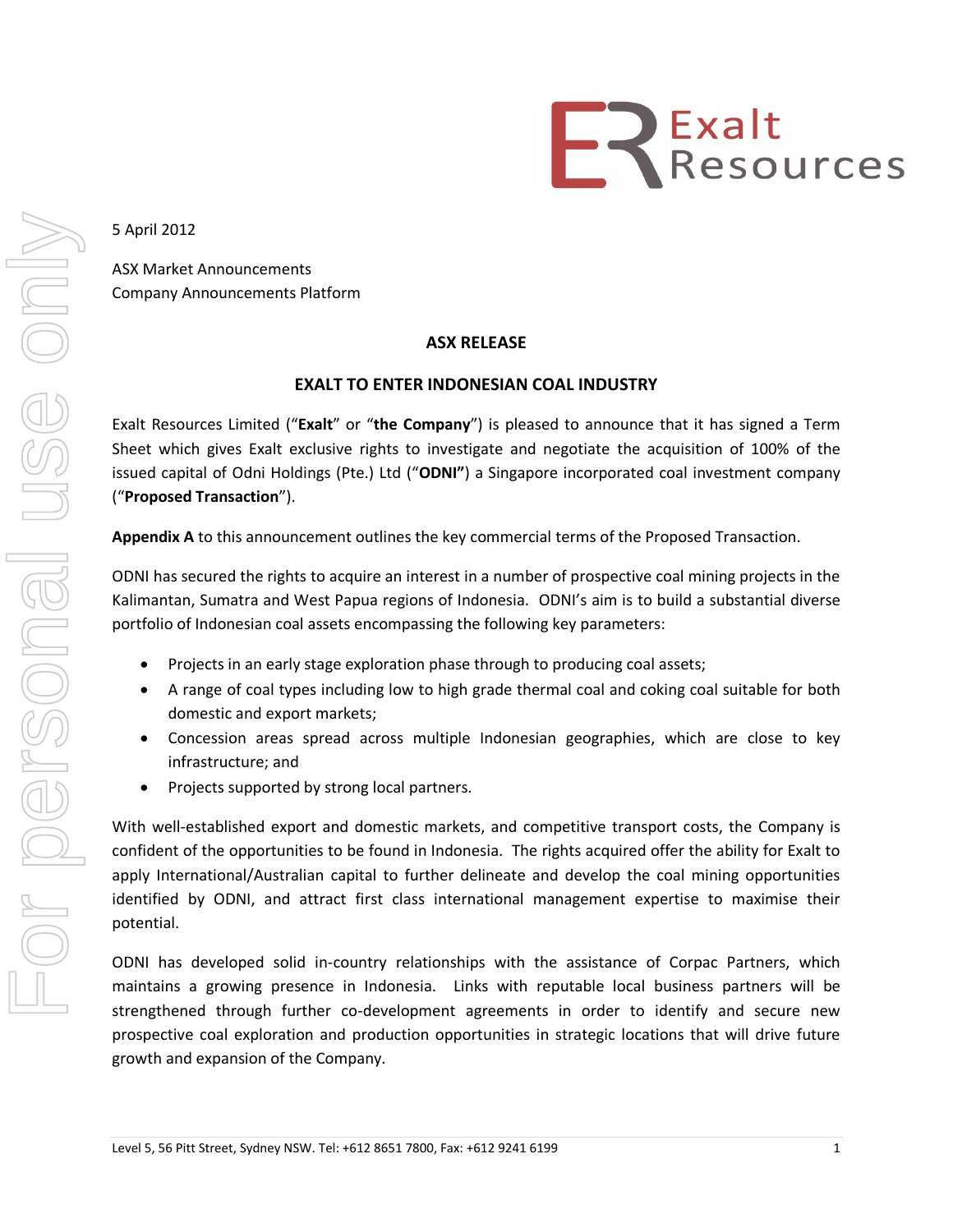ODNI's strategy is to discover and develop quality thermal and coking coal deposits located in proximity to established mining operations or defined deposits and in locations with access or potential access to existing or developing infrastructure. The concessions in South Sumatra and East Kalimantan are adjacent to areas held by established coal industry participants, including leading Indonesian producer PT Kaltim Prima Coal, and the large Indian multi-national Reliance Group. Any commercial coal discoveries falling within ODNI's concessions have the potential to supply a wide range of coal products for electricity generation and steel production to markets in Indonesia, India and China.

Accordingly, counterparties include well known and successful Indonesian companies with established connections in the Indonesian economic and political spheres – critical for achieving positive outcomes on resource projects involving foreign investment. In particular Sugico is a large established Indonesian mining and energy company which has rapidly expanded its coal, gas, and mineral assets throughout the country. Sugico has previously sold major coal projects to Reliance Coal of India and is currently involved in significant oil and gas projects with a number of large international partners including ExxonMobil, Santos, Pertamina and BP.

ODNI's objective for the Initial Projects is to advance each of them through exploration and drilling phases with the aim of delineating a resource and reserve defined in accordance with the JORC Code as well as undertaking any mine and infrastructure development required to progress to the production and marketing of coal. An additional objective is to examine the potential for coal beneficiation including coal briquetting, gasification and other value adding streams through strong alliances with specialised parties at selected sites within ODNI's concession areas.

With the successful acquisition of ODNI, the Company's objective is to become a significant mid-tier Indonesian coal producer with a pipeline of compelling exploration, development and producing projects in strategic locations in proximity to established mining operations, and in locations with access or potential access to existing or developing infrastructure that will assist future growth and expansion.

ODNI has secured the right to acquire varying degrees of ownership interests in a total of six Indonesian coal projects ("**Initial Projects"**). Three of these Initial Projects are currently the subject of due diligence and formal documentation, which is expected to be complete in the second quarter of 2012:

**Damanka** - an existing production concession in East Kalimantan covering 4,923 hectares in the Muara Wahau Coal Field coal area, in which ODNI has secured the option to acquire a 70% ownership interest by the initial payment of USD\$250,000 (which has been paid) and a further payment of USD\$800,000 upon the execution of a Share Purchase Agreement, funding an agreed exploration program and thereafter paying an agreed amount of USD\$1.95 per tonne of Reserve delineated and defined in accordance with the JORC Code. Initial exploration expenditure on the Damanka Project is expected to be in the order of USD\$1.5 million.

The Damanka Project has been granted a production license (IUP Operasi Produksi Decree No. 540.I/K/493/HK/V/2010) and currently coal is mined from multiple seams in three open pit areas in the southern section of the concession area. Approximately 50 hectares of the area is currently in use for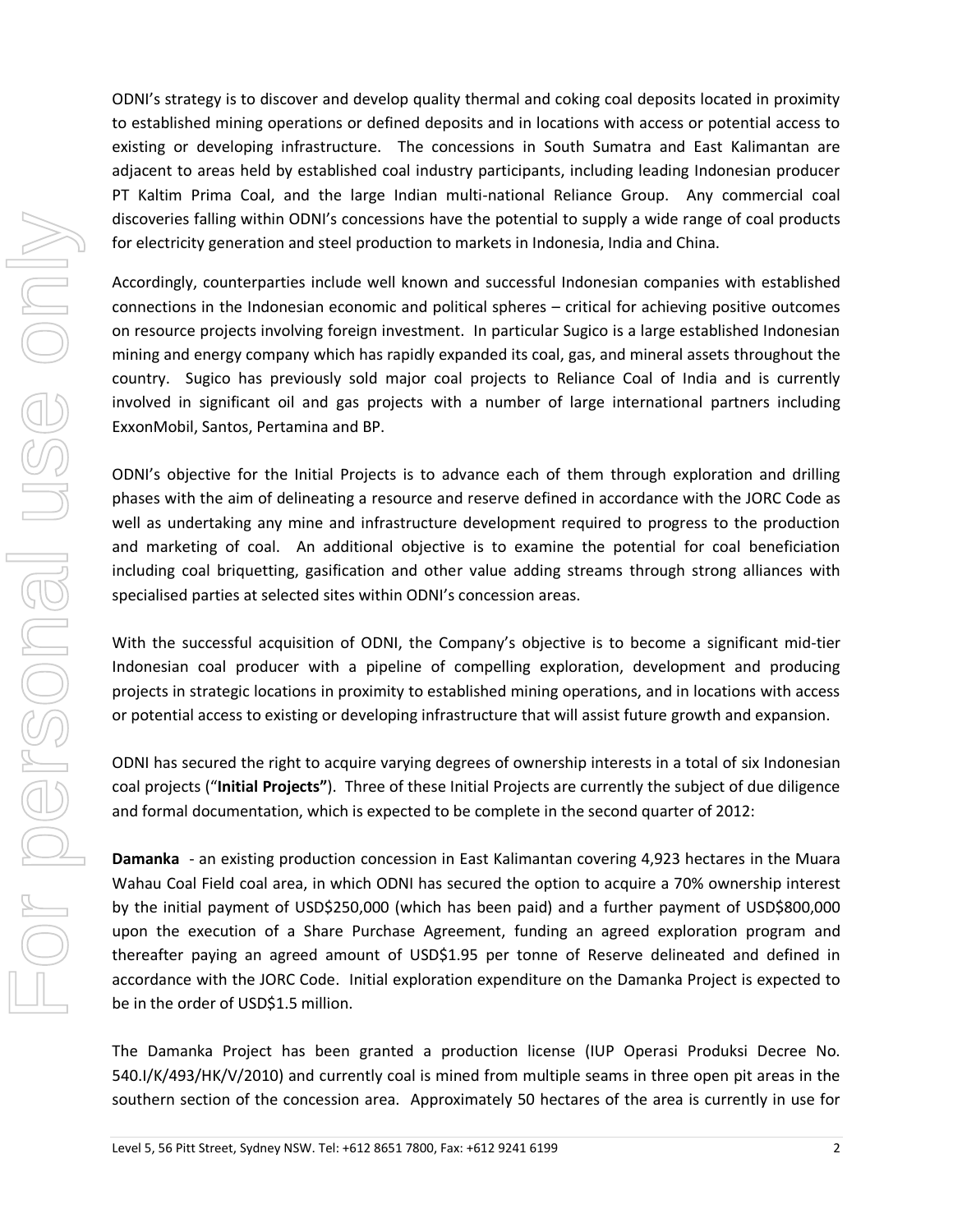mine operations. The mine is close to the established PT Kaltim Prima Coal (KPC) main operating pit and has simple logistics, requiring under 10km road haulage followed by short barging to a mother vessel, as well as being an easily accessible location for management.

**Sugico South Sumatra** - eleven mostly adjacent concessions in the Pendopo coal area in South Sumatra covering approximately 250,000 hectares, on which ODNI has secured the option to acquire a 50% ownership interest by paying an initial sum of USD\$10 million and by funding an exploration program of up to USD\$20 million and the payment of a production and sales based royalty of USD\$2.00 per tonne. The payment of the royalty will be subject to the project remaining economic. In addition, based on the size of the resource delineated and defined in accordance with the JORC Code, further cash consideration may be payable. Initial exploration expenditure on this project is expected to be approximately USD\$5.0 million. The concessions typically are around 20,000 hectares each, comprising over 250,000 hectares in total area.

**Project BIG** - the PT Bakti Initi Guna ("**BIG**") Project consists of a concession area covering a total area of 4,969 hectares in the Antutan region of the Bulungan Regency in East Kalimantan province, Indonesia. The area is held as an exploration IUP (Izin Usaha Pertambangan Eksplorasi) under the new Indonesia Mining Act and allows for all exploration activities in relation to coal deposits. It is also conveniently located close to another of the Initial Projects. The area is approximately 40km from the nearest river jetty point. An option agreement has been secured with the owner of the PT Bakti Inti Guna which enables ODNI to acquire up to 100% of the Project. An Option fee of USD\$100,000 has been paid. ODNI is required to fund an exploration program and pay an agreed amount of USD\$1.00 per tonne of Reserve delineated and defined in accordance with the JORC Code. Initial exploration expenditure on Project BIG is expected to be in the order of USD\$1 million.

A two phase preliminary mapping exercise has been carried out in the first three months of this year over the northern and eastern parts of the concession area which included topographical mapping and coal outcrop mapping, sampling and analysis. Further mapping activity is planned to cover more of the western and southern parts of the concession area and to conduct more detailed research and analysis.

Summary details of the other initial three Projects that are subject to option to purchase agreements, as part of the ODNI acquisition are:

| <b>Project Name</b> | <b>Status, Location &amp; Concession Area</b>                                      |
|---------------------|------------------------------------------------------------------------------------|
| <b>MMBP</b>         | Option fee of USD\$100,000 has been paid.                                          |
|                     | Additional consideration of USD\$1 per tonne of Reserve delineated and defined in  |
|                     | accordance with the JORC Code to acquire up to 100%.                               |
|                     | Status: Subject to due diligence.                                                  |
|                     | IUP Holder: PT Mitra Maju Bangun Persada                                           |
|                     | IUP Eksplorasi No: 437/K-IV/540/2010                                               |
|                     | Location: Tanjung Palas Barat District, Bulungan Regency, East Kalimantan Province |
|                     | Concession area: 5,312 hectares                                                    |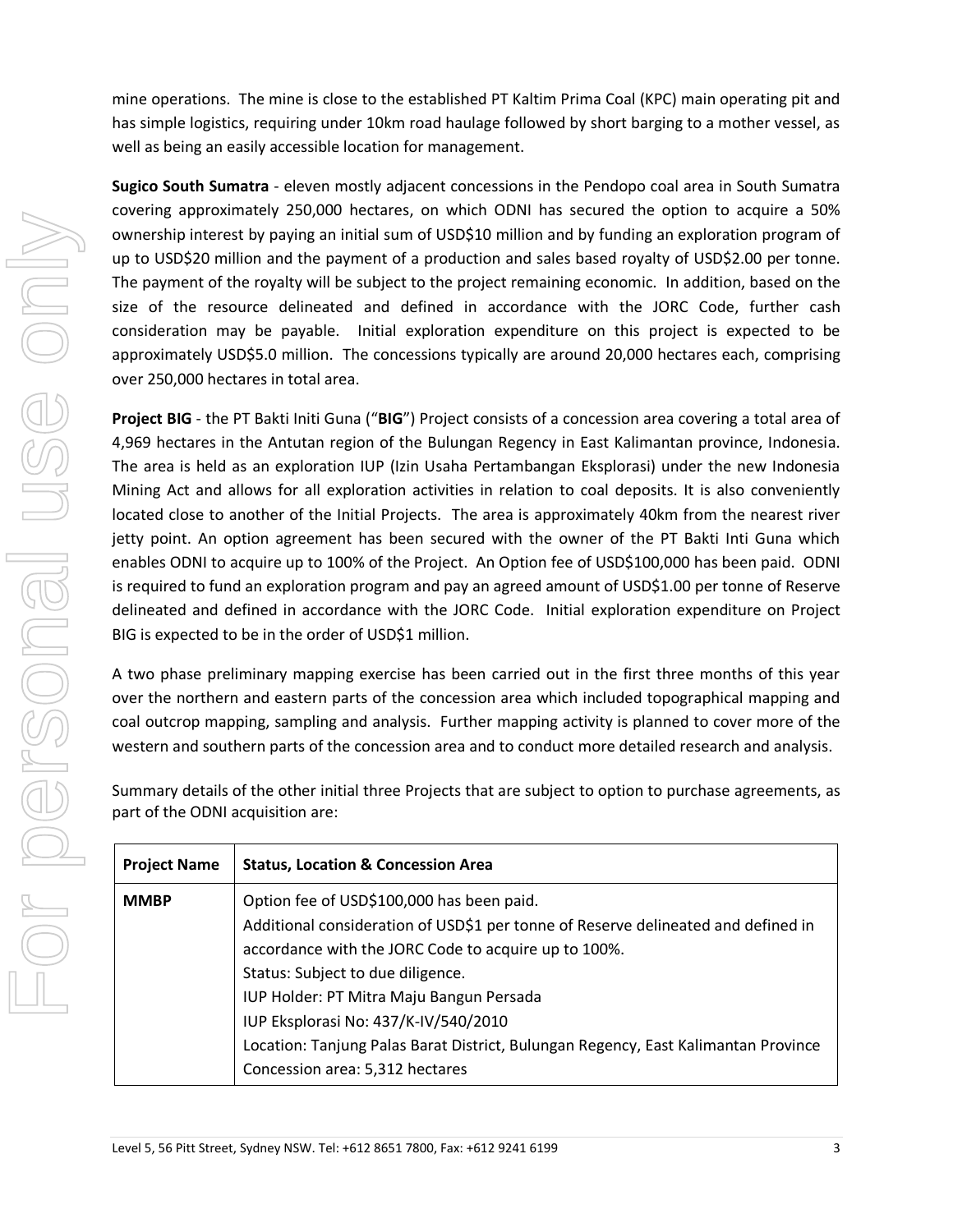| <b>Project Name</b> | <b>Status, Location &amp; Concession Area</b>                                                                                                                                                                                                                                                                                                                                                                                                                                                                                                                                         |  |  |
|---------------------|---------------------------------------------------------------------------------------------------------------------------------------------------------------------------------------------------------------------------------------------------------------------------------------------------------------------------------------------------------------------------------------------------------------------------------------------------------------------------------------------------------------------------------------------------------------------------------------|--|--|
| <b>West Papua</b>   | No Option fee payable.<br>Additional consideration of approximately USD\$2 per tonne of Reserve delineated<br>and defined in accordance with the JORC Code to acquire up to 50% interest.<br>Status: Subject to due diligence.<br>IUP Holder: PT Delapan Inti Power<br>IUP Eksplorasi No: 97/545/V/2011<br>Location: Datatran Isim District, Manokwari Regency, West Papua Province<br>Concession area: 14,960 hectares<br>IUP Holder: PT Sumber Daya Energi<br>IUP Eksplorasi No: 27 Tahun 2011<br>Location: Puncak Jaya Regency, Papua Province<br>Concession area: 23,990 hectares |  |  |
| <b>Karin</b>        | Option fee of USD\$25,000 has been paid.<br>Additional consideration of USD\$1 per tonne of Reserve delineated and defined in<br>accordance with the JORC Code to acquire up to 100% interest.<br>Status: Subject to due diligence.<br>IUP Holder: PT Karindangan<br>IUP Eksplorasi No: 188.45/439/2010<br>Location: Montallat District, North Barito Regency, East Kalimantan Province<br>Concession area: 2,586 hectares                                                                                                                                                            |  |  |

**Appendix B** to this announcement provides further information in relation to the Damanka and Sugico South Sumatra Projects.

# **Executive Management**

Exalt is in the process of finalising negotiations with a senior mining executive who it is proposed would become the Managing Director of the Company. Exalt will keep the market informed as to any material developments in this regard. Under the provisions of the Term Sheet the Vendors of ODNI have the right to appoint up to two Directors to the Board of Exalt.

# **Recent Changes to Indonesian Mining Regulations**

Exalt has noted the recent announcements made by the Indonesian Government on changes to Mining Regulations and in particular the aspects relating to the position of foreign investors into Indonesian mining assets. These regulations stipulate amongst other things that from 21 February 2012, companies holding IUPs (standard mining licenses) must now gradually increase their Indonesian participation to a 51% shareholding by the tenth year following the company entering the production operation phase, in accordance with the following scale: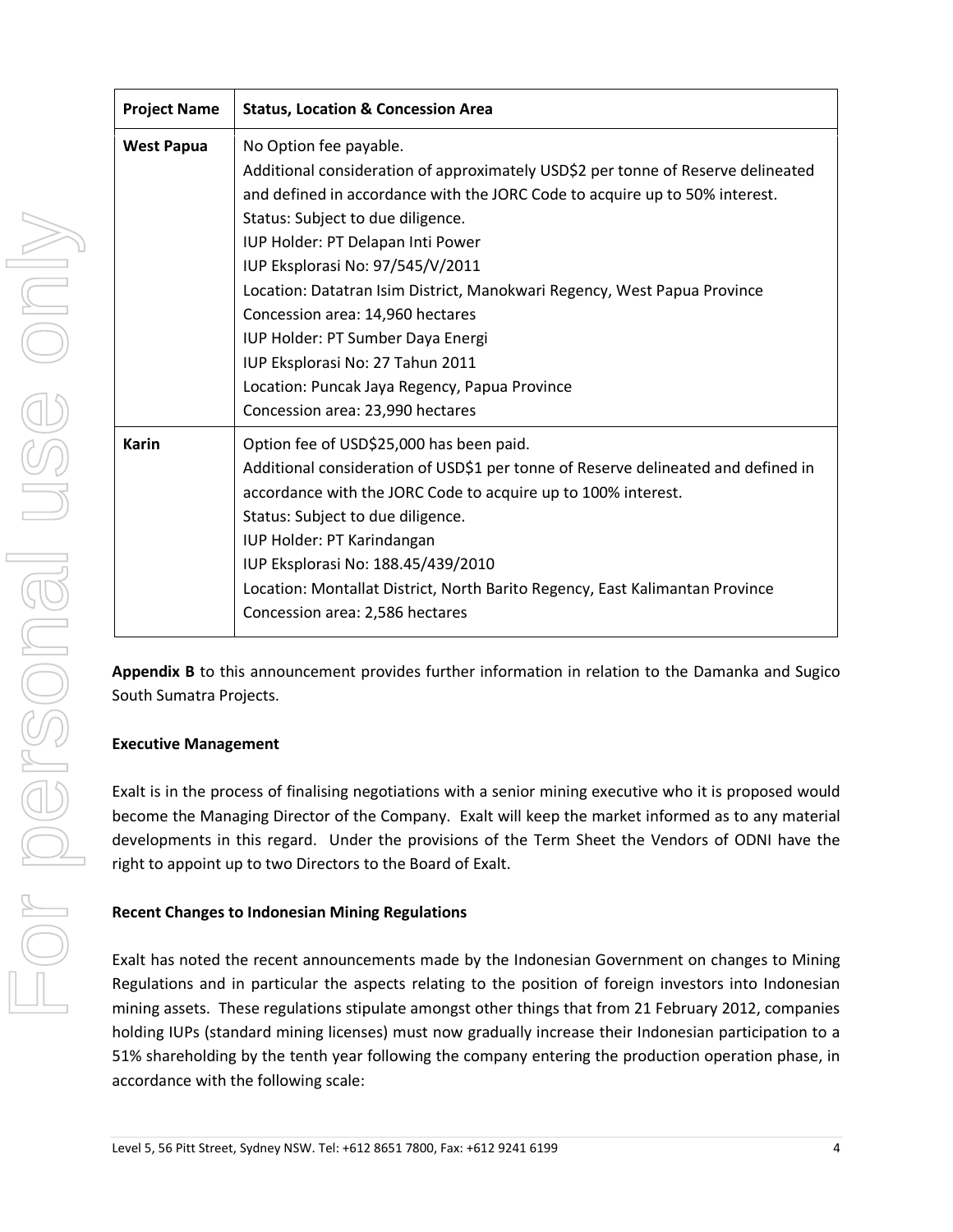- 6th year following production commencement 20%;
- 7th year following production commencement 30%;
- $\bullet$  8th year following production commencement 37%;
- 9th year following production commencement 44%;
- 10th year following production commencement 51%.

Damanka is the only one of the six Initial Projects which currently holds a production license which was originally granted in 2010. As ODNI is proposing to acquire 70% ownership of the project at this stage, Exalt's obligations under the new regulations will be satisfied for the period until the start of the eighth year of production in 2018. ODNI will acquire 50% of the Sugico South Sumatra Project and will satisfy the regulations until the tenth year of production (following exploration and development of a mine) at which point it will be required to divest a further 1% of the Project to Indonesian participants. Exalt intends to partner with strong Indonesian counterparties at all stages of the value adding exploration and production phases of its Projects and does not anticipate substantial issues arising from these revised Regulations in the near term.

## **Capital Structure**

|                           | <b>Currently on Issue</b> | <b>Issued pursuant to</b><br>proposed acquisition<br>of ODNI | On issue after<br>proposed acquisition<br>of ODNI |
|---------------------------|---------------------------|--------------------------------------------------------------|---------------------------------------------------|
| <b>Shares</b>             | 25,125,003                | 25,000,000                                                   | 50,125,003                                        |
| <b>Options</b>            | 16,008,568                | $30,000,000$ <sup>(1)</sup>                                  | 46,008,568                                        |
| <b>Performance Shares</b> | Nil                       | $66,000,000^{(2)}$                                           | 66,000,000                                        |

The capital structure of the Company pre and post the Proposed Transaction is outlined below:

 $(1)$  10,000,000 options exercisable at \$0.20 on or before 2 years of the issue date; and

20,000,000 options exercisable at \$0.50 on or before 3 years of the issue date.

 $(2)$  Refer Appendix A for the terms and conditions of the Performance Shares

As outlined in Appendix A to this announcement, the Proposed Transaction is subject to the completion of a minimum capital raising of \$10 million on terms acceptable to Exalt. In order to successfully complete the acquisition of the Sugico South Sumatra project on the basis outlined, the Company is likely to raise in the order of \$20 million, which will be undertaken via a full form Prospectus. The terms of this capital raising have not yet been determined however as the ASX has determined the Company will have to comply with Chapters 1 and 2 of the ASX Listing Rules, the proposed Capital Raising will be conducted at a price not less than \$0.20 per share.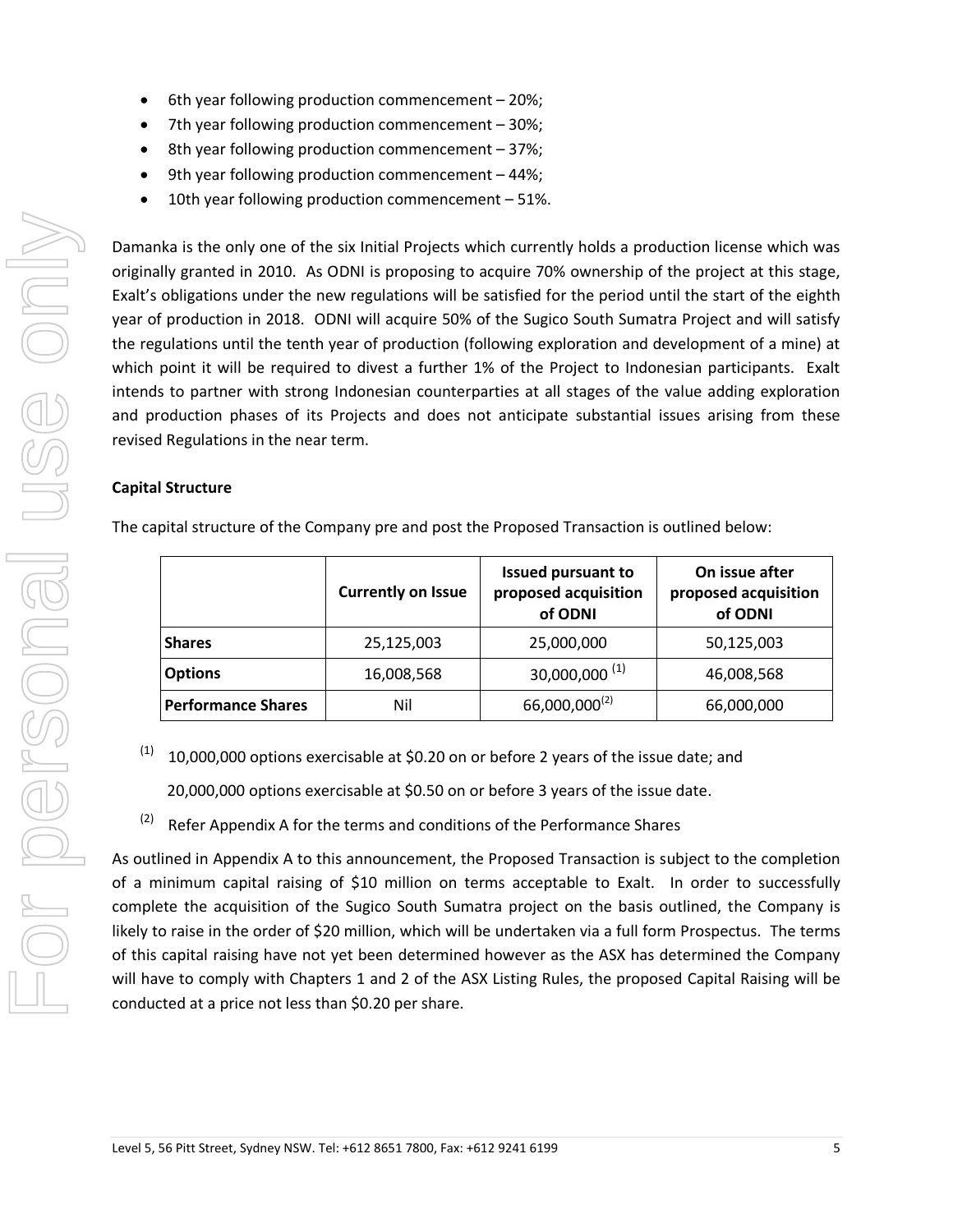#### **Development Costs Re-imbursement**

Subject to the ASX Listing rules, Exalt will pay the following amounts as part reimbursement of expenditure incurred in the development of the Indonesian Initial Projects:

- i. \$1,500,000 provided Exalt has raised at least \$20,000,000 in the Capital Raising;
- ii. a pro-rated amount between \$750,000 to \$1,500,000 provided Exalt has raised between \$10,000,000 to \$19,999,999 in the Capital Raising; or,

an amount agreed in good faith, if Exalt raises less than \$10,000,000 in the Capital Raising.

## **Indicative Use of Funds**

Assuming the Company successfully raises \$20 million, these funds would be allocated on the following indicative basis.

| <b>Application</b>                           | \$M          |
|----------------------------------------------|--------------|
| Payment for Sugico South Sumatra acquisition | 10.00        |
| <b>Exploration Expenditure</b>               | $7.50^{(1)}$ |
| <b>Working Capital</b>                       | 1.10         |
| Costs of the Offer                           | 1.40         |
| Total                                        | 20.00        |

 $(1)$  This estimate of exploration expenditure relates to three of the Initial Projects and is preliminary only. During the due diligence period, Exalt and ODNI will seek to finalise the nature and quantum of the proposed exploration activities.

## **Indicative Timing**

The Australian Securities Exchange ("**ASX**") has determined that should the Company undertake the Proposed Transaction, it will then have to re-comply with Chapters 1 and 2 of the ASX Listing Rules. Exalt provides an indicative time table for the completion of the Proposed Transaction as follows:

| <b>Action</b>                                                                                  | <b>Indicative Timing</b>    |
|------------------------------------------------------------------------------------------------|-----------------------------|
| Announcement of proposed acquisition of ODNI                                                   | 5 <sup>th</sup> April 2012  |
| Execution of Binding Share Purchase Agreement                                                  | 23rd April 2012             |
| Dispatch of Notice of Meeting and Explanatory Memorandum                                       | $24^{\text{th}}$ April 2012 |
| Shareholder meeting held to consider resolutions relating to ODNI<br>acquisition               | 25 <sup>th</sup> May 2012   |
| Suspension of Exalt securities pending finalisation of ODNI acquisition<br>and related matters | 25 <sup>th</sup> May 2012   |
| Lodgement of Prospectus                                                                        | 25 <sup>th</sup> May 2012   |
| Closing date of Prospectus                                                                     | $8th$ June 2012             |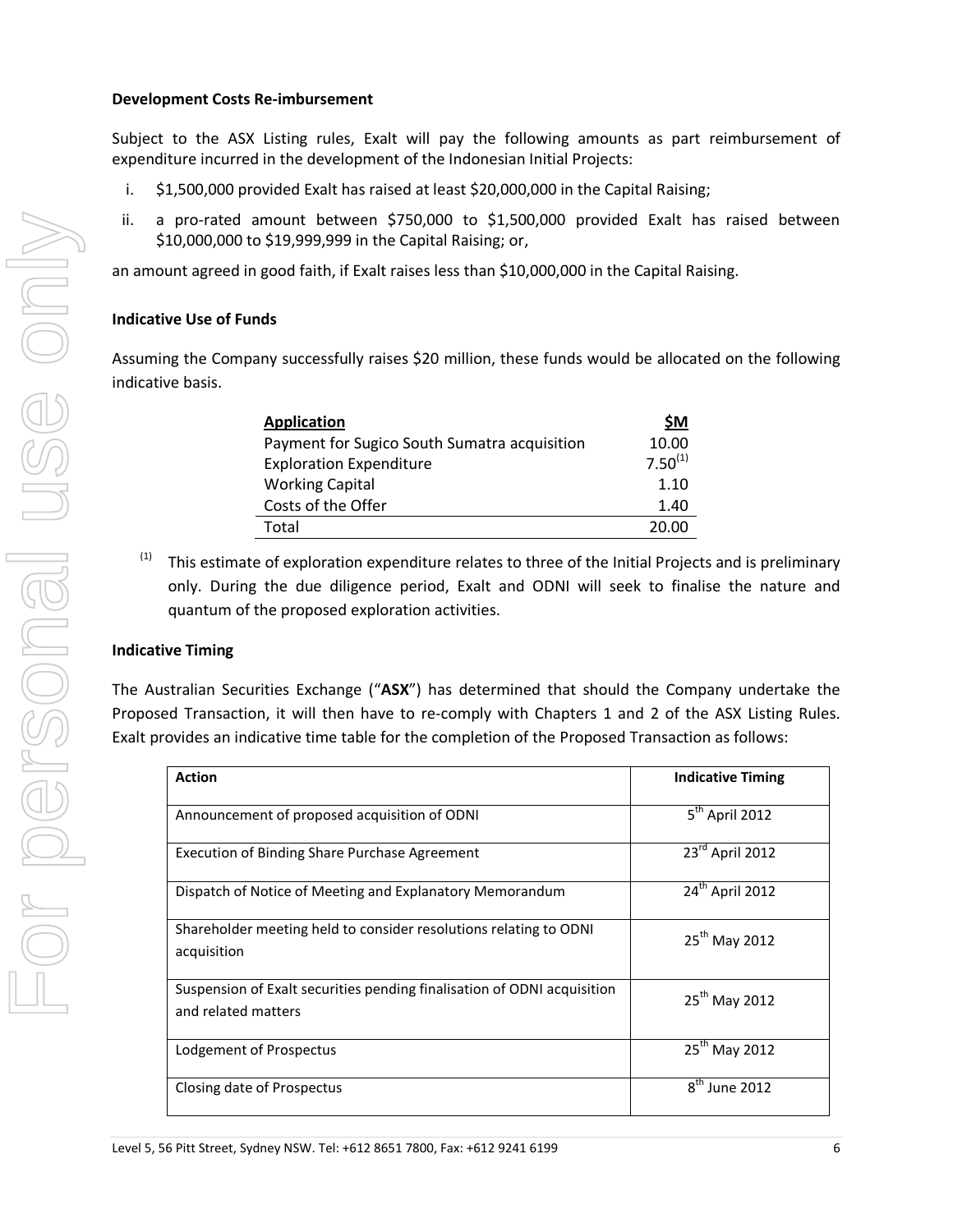| Finalisation of ODNI acquisition and re-quotation of Exalt Securities | 12" June 2012 |
|-----------------------------------------------------------------------|---------------|

The above timetable is indicative only and dates are subject to change.

The Company wishes to highlight that the Company's Securities will be suspended from trading commencing on the day of the shareholder meeting until the completion of the proposed acquisition of ODNI and compliance with Chapters 1 and 2 of the ASX Listing Rules.

## **Other**

The Company confirms that the Proposed Transaction will not have an effect on the planned exploration activities of its NSW based exploration assets. As with all exploration projects, the quantum of exploration spend going forward will be largely determined by the exploration results of the current program being undertaken.

The Company confirms that there are no related party relationships involved in the Proposed Transaction.

## **Next Steps**

The Company will seek to finalise transaction documentation including a Notice of Meeting and Explanatory Memorandum which the Company expects to distribute to shareholders towards late April contemplating a general meeting of shareholders in May 2012.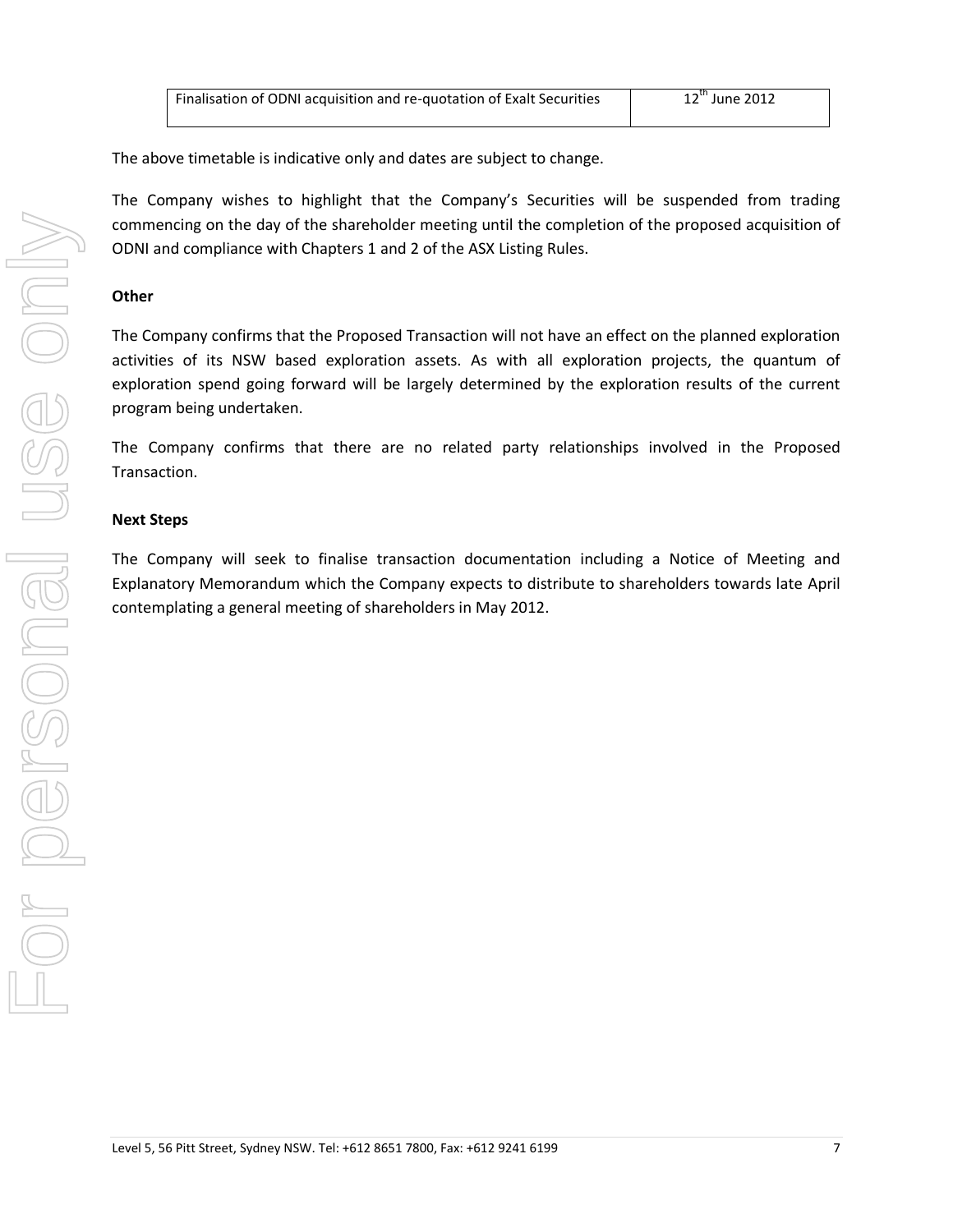## **Appendix A – Key Transaction Terms and Conditions Precedent**

## **Key Transaction Terms**

As consideration for the 100% acquisition of ODNI, Exalt agrees to pay the following consideration:

- i. 25,000,000 ordinary shares in Exalt on completion of the Proposed Transaction. It is agreed that these ordinary shares are to be placed in voluntary escrow for a 12 month period.
- ii. 10,000,000 options to acquire ordinary shares in Exalt with an exercise price of \$0.20 and an expiry period of two years from the date of issue.
- iii. 20,000,000 options to acquire ordinary shares in Exalt with an exercise price of \$0.50 per Share and an expiry period of three years from the date of issue.
- iv. additional performance based ordinary shares in Exalt to be issued to the ODNI vendors in accordance with the following terms (and subject to ASX approval):
	- a. 22,000,000 ordinary shares in Exalt if ODNI attains a minimum of 500,000 tonnes of coal production and coal sales within two years of the acquisition by Exalt from its existing project suite or suitable replacement projects;
	- b. 22,000,000 ordinary shares in Exalt if ODNI is able to delineate a minimum JORC measured and indicated coal resource of 50 million tonnes (MT) from no more than 6 of its projects within three years of the acquisition by Exalt.
	- c. 22,000,000 ordinary shares in Exalt if ODNI is able to delineate a minimum JORC inferred coal resource of 400 million MT within three years of the acquisition by Exalt.
- v. Upon completion of the Proposed Transaction, the ODNI shareholders shall have the right to appoint two Board Members to the Exalt Board of Directors.

### **Key Conditions Precedent to the Proposed Transaction**

- a) **Completed Transaction Documents:** Exalt and ODNI having agreed to and executed all required formal Transaction Documents;
- b) **Due Diligence:** Each Party having completed to its satisfaction due diligence in relation to the other;
- c) **Capital Raising:** Exalt having successfully completed a Capital Raising of at least \$10 million on terms acceptable to it;
- d) **Board and Shareholders' Approval:** The Board of Directors and Shareholders of each of Exalt and ODNI having approved the Proposed Transaction and/or the Capital Raising and any other associated approvals if required;
- e) **Regulatory Approval:** All regulatory approvals (such as from ASX, ASIC and the like) required in relation to the Proposed Transaction having been obtained either unconditionally or on conditions acceptable to the relevant Party (acting reasonably); and
- f) **Other Approvals:** The Parties having obtained all government approvals (local, state, or federal), joint venture waivers of pre-emptive rights and rights of first refusal as required and other consents and approvals required for completion of the Proposed Transaction.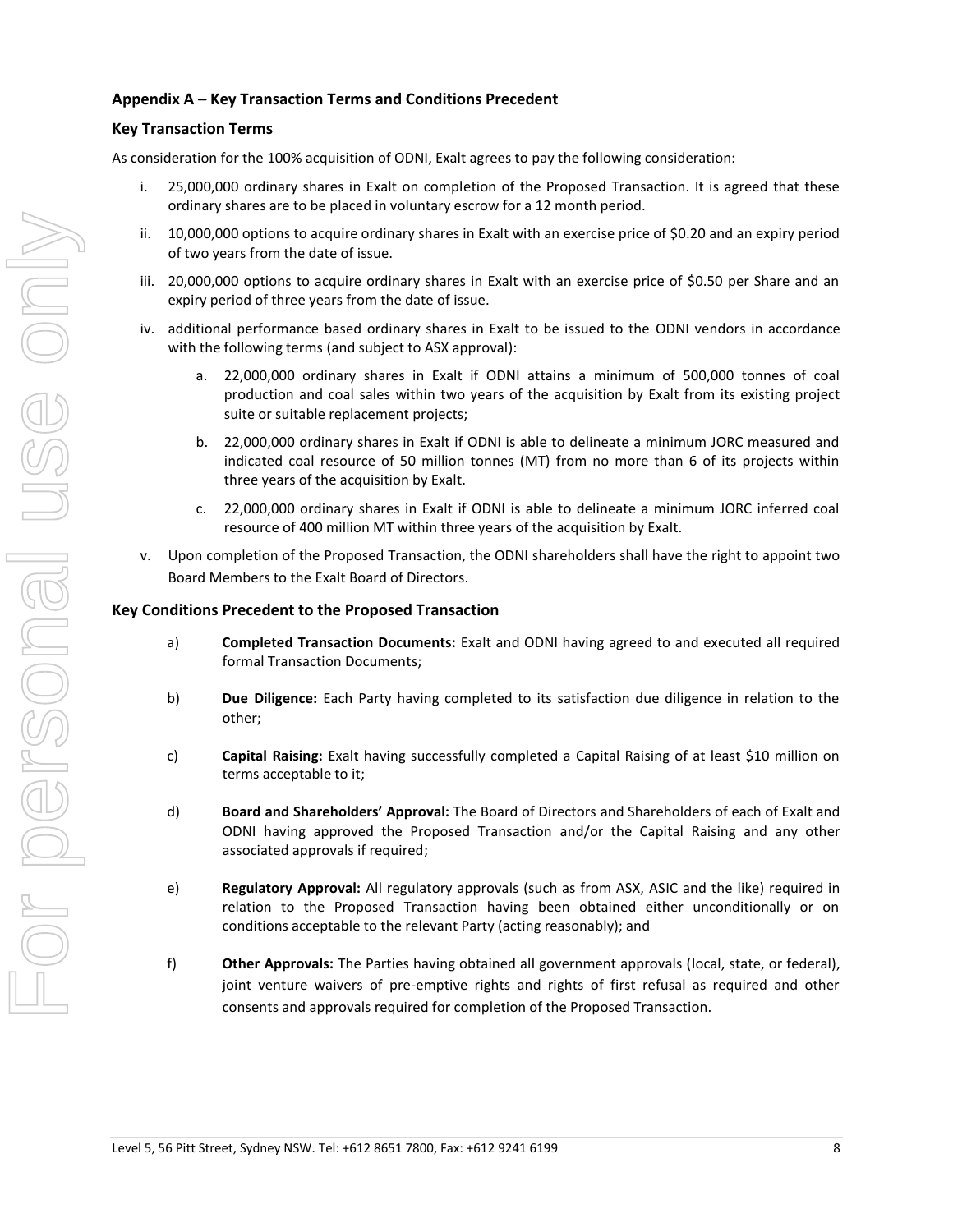## **DAMANKA PROJECT**

The Damanka Project is situated approximately 30km from the town of Sangatta, the capital of the East Kutai Regency, in the East Kalimantan province of Indonesia. The town is on the Sangatta River, 50 km north of the equator on the east coast of Kalimantan Island, 120 km north of the provincial capital Samarinda. The concession area is located on the Muara Wahau Coal Field which is in the Bengalon area of the north-east part of East Kalimantan Province.



#### **Figure 1: PT Damanka Prima IUP Area Location adjacent to existing KPC infrastructure**

The Damanka Project has been granted a production license (IUP Operasi Produksi Decree No. 540.I/K/493/HK/V/2010) and coal is mined from multiple seams in three open pit areas in the southern section of the concession area. Approximately 50 hectares of the area is currently in use for mine operations. The mine is close to the established PT Kaltim Prima Coal (KPC) main operating pit and has simple logistics, requiring under 10km road haulage followed by short barging to a mother vessel, as well as being an easily accessible location for management. It is expected that coal marketing efforts will be straightforward as there are already established coal buyers for this coal grade (similar coal to KPC).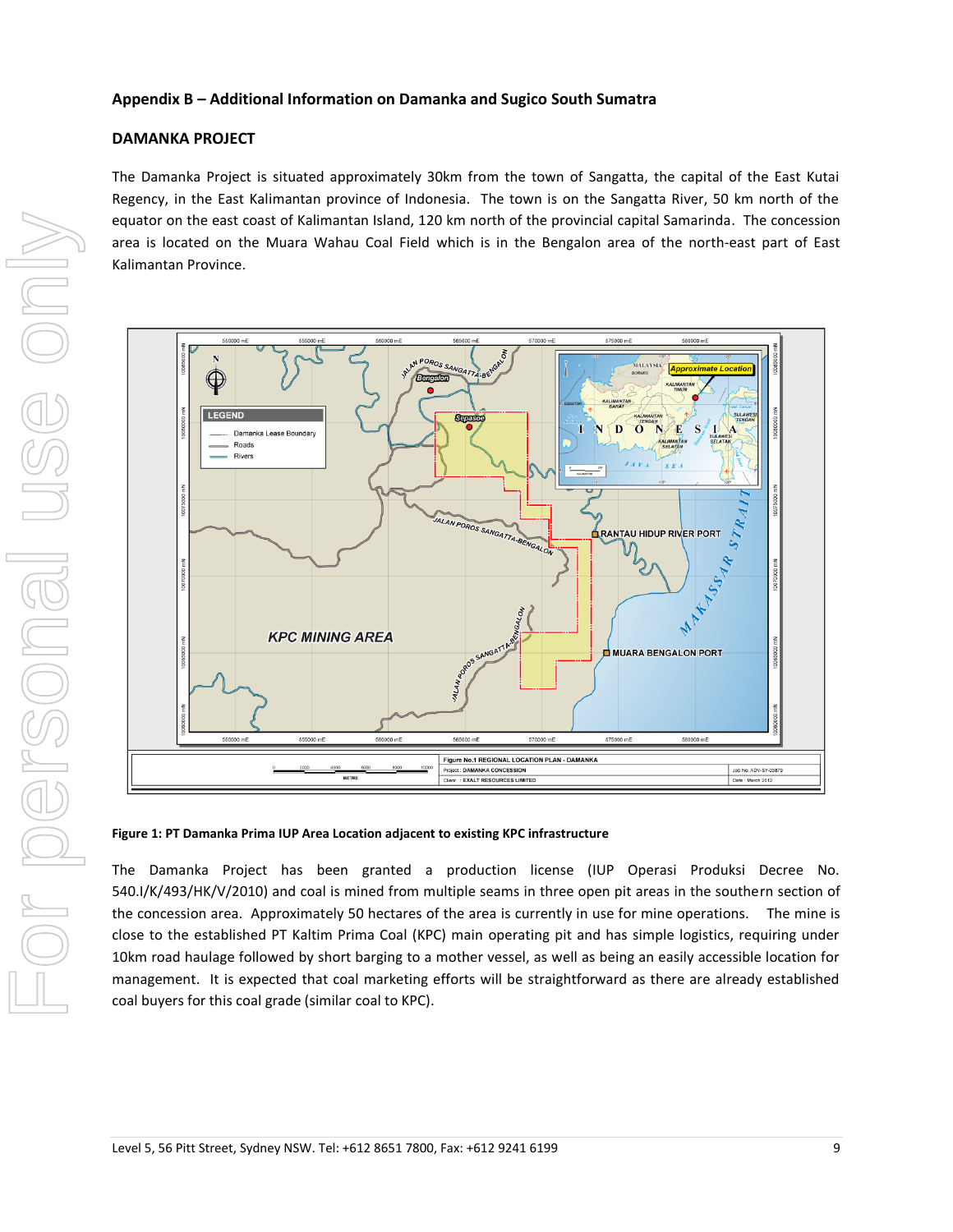Mining at the Damanka concession is carried out by a contractor. A provincial road bisects the concession and a haul road is used to transport coal by truck to a stockpile area at the company owned jetty approximately 7 kilometres from the current mine location. From there the coal is loaded onto barges for shipment. The Tanjung Bara port terminal owned by KPC is located approximately 7km to the south of the Damanka jetty. In addition to the excavators and trucks used in mining operations other infrastructure at the site includes an 80 tonne capacity weighbridge and a crushing plant which is under construction adjacent to the ROM stockpile. The close proximity of the mine to existing infrastructure provides the advantage of low mine to port transportation costs.



VILO PORSONAI USS ONN



**Figure 2: Photographs showing overburden removal at Pit B and haulage from Pit C at Damanka**

Exploration activity on the concession area to date has been focussed on the current mining areas. Following completion of the Proposed Transaction, Exalt intends to advance the project through further exploration and drilling with the aim of delineating a resource and reserve as defined in accordance with the JORC Code, and undertaking mine and infrastructure development to maximise the economic potential for the production and marketing of coal.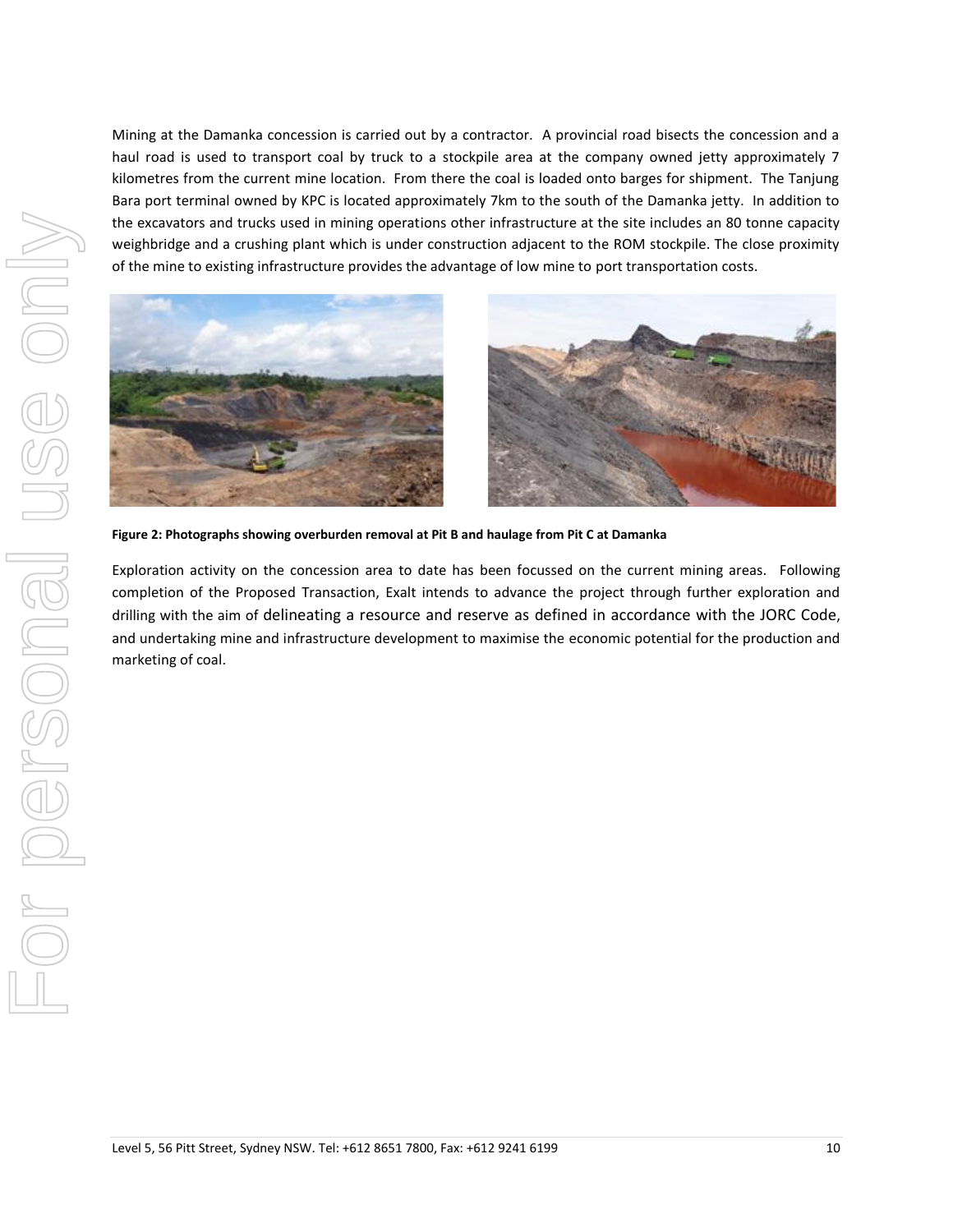#### **SUGICO SOUTH SUMATRA PROJECT**

The Sugico South Sumatra Project comprises eleven mostly adjacent exploration mining business license (IUP) areas located approximately 200km south of Palembang, the provincial capital of South Sumatra Province on the island of Sumatra, as identified on the following map (Figure 3).



#### **Figure 3: Concession locations in South Sumatra province**

The concessions typically cover around 20,000 hectares each, comprising over 250,000 hectares in total area representing a very extensive combined exploration region over 50 times as large as the Damanka concession.

Coal has been mined for decades in the Pendopo area by the well-established PT Bukit Asam (PTBA), particularly in the Tanjung Enim mine located 130km to the west of the Sugico South Sumatra Project. Most of the coal from PTBA is transported by rail to the Tarahan Port in Lampung. Several other mining operations are also present in the area with the Pendopo Energi Batubara (PEB) and Bukit Sekundang Enim Energi concessions reported to have very substantial potential coal deposits Coal from southern Sumatra with characteristics similar to those anticipated for these concession areas is finding ready export markets in Asia, particularly within the Indian energy generation industry, and domestic demand is forecast to expand with the continued development of the thermal energy generation sector, especially as new power station designs expand their coal specification tolerance thresholds. For example, within the last two years a subsidiary of Reliance Power, one of the largest energy companies in the Indian region, acquired a number of coal mines in South Sumatra in line with their strategy of using the coal for its major new power stations in southern India. It has also announced plans to invest several billion dollars in infrastructure projects involving rail, road and port facilities in South Sumatra.